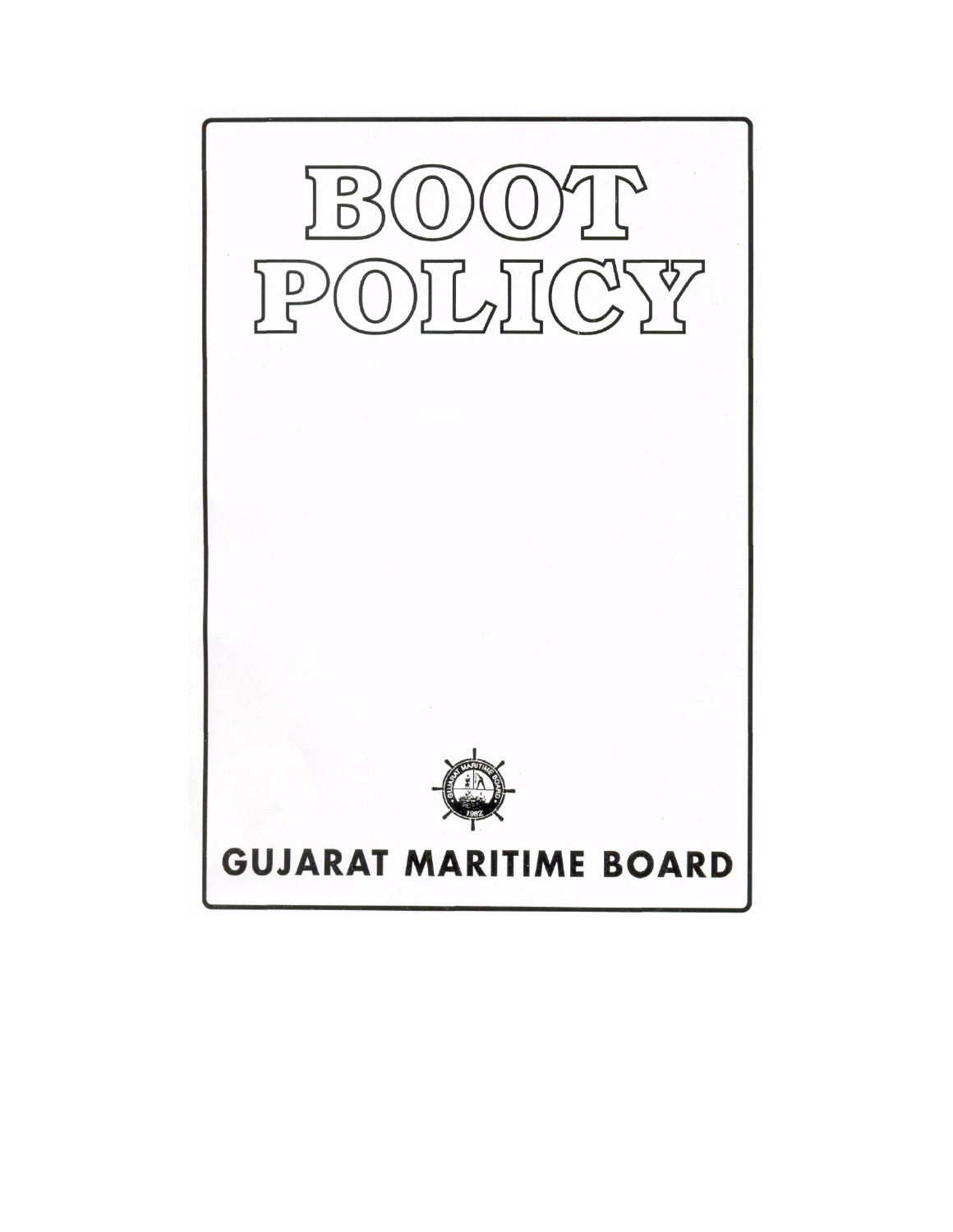

#### **GOVERNMENT OF GUJARAT**

Ports & Fisheries Department Resolution No. WKS-1097-G-213-GH Sachivalaya, Gandhinagar.

Dated 29th July, 1997

#### **RESOLUTION**

The Government of Gujarat has in December, 1995 announced the port Policy, which integrates the development of ports with industiral development, power generation and infrastructure development. The policy envisages development of ten green-field ports, six of them as fully private and four as joint sector ports. The Gujarat Maritime Board will act as Co-ordinating Agency in the implementation of this policy. The Government has already initiated Detailed Project Report / Pre-Feasibility Studies for these sites. The Government is hereby pleased to announce package of BOOT principles as a next action of the Government. The BOOT principles will serve as a framework for involvement of private sector in the construction and operation of these new ports. The BOOT principles have been formulated for the operation of new private and joint sector ports in Gujarat as announced in the Port Policy, 1995.

The Guiding Principles for BOOT package and BOOT principles are annexed herewith as Annexure-A and B respectively.

Department on this Department's File of even number.

By order and in the name of Governor of Gujarat,

**Vagmin Buch**

Joint Secretary Ports & Fisheries Department Government of Gujarat To,

The Sectretary to the Hon'ble Governor of Guj. Raj Bhavan, Gandhinahar (By Letter) The Principal Secretary to the Hon'ble Chief Minister, Sachivalaya, Gandhinagar All P.S.s to Ministers/Ministers of State / Dy. Ministers, Sachivalaya, Gandhinagar The PS to Chief Secretary, Sachivalaya, Gandhinagar The Chairman, Gujarat Maritime Board, Ahmedabad. The Vice Chairman & Chief Executive Officer, GMB Ahmedabad The Accountant General, Ahmedabad / Rajkot All Departments of the Secretariat The Select file.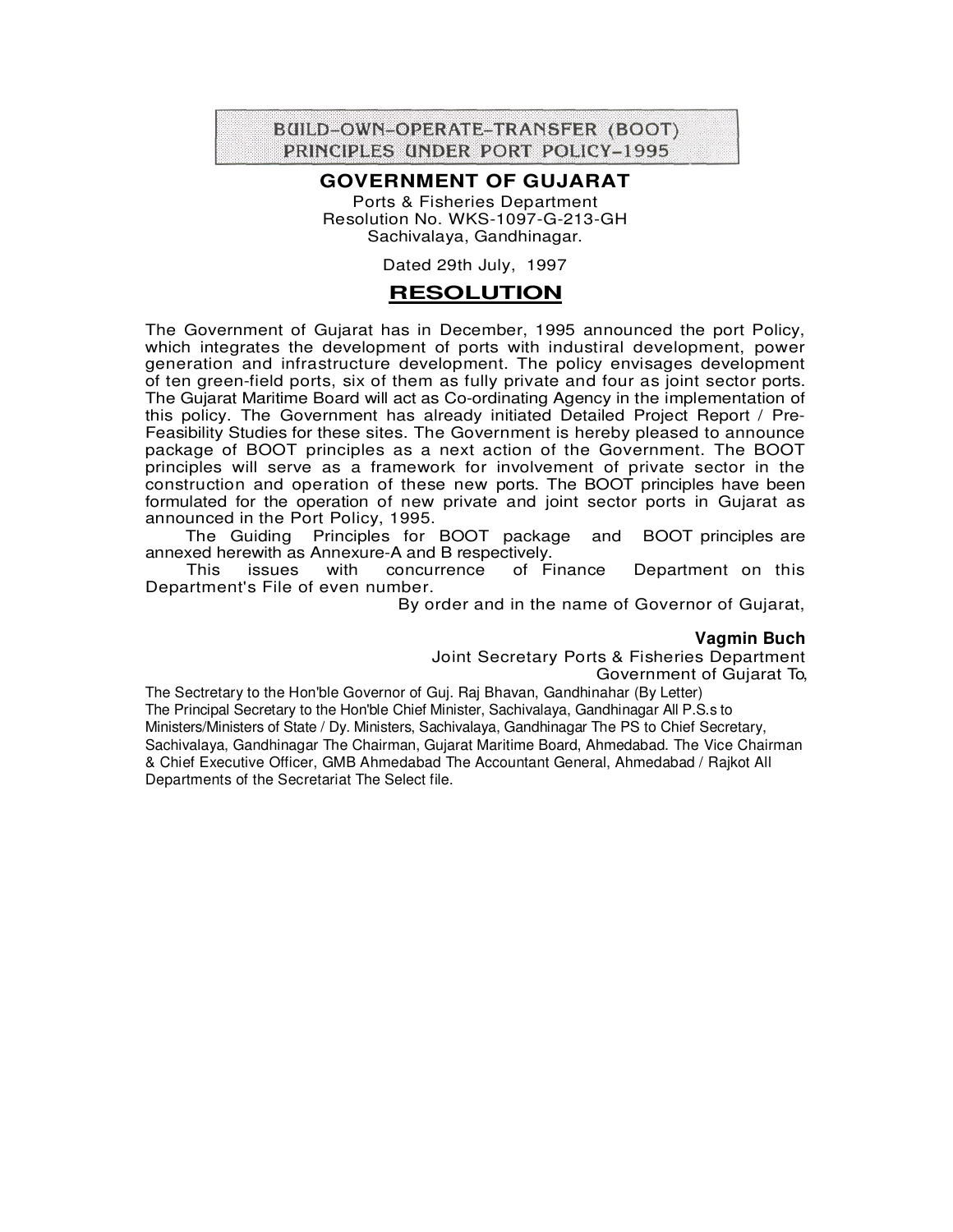# **ANNEXURE - A**

Annexure to P & FD GR No. WKS-1097-G-213-GH Dated 29th July 1997.

# **GUIDING PRINCIPLES FOR BOOT PACKAGE**

The following guiding principles have been the basis for framing the Build, Own, Operate & Transfer (BOOT) Package.

## **(1) TIMELINESS OF INFRASTRUCTURE CREATION**

It is necessary that the package creates an environment which facilitates the timely creation of envisaged port facilities.

### **(2) EFFICIENCY OF OPERATIONS AND OPERATIONAL AUTONOMY TO PRIVATE SECTOR**

The Government desires that the new ports be operated at International standards of performance and efficiency and the waterfront is optimally utilized. To facilitate this, the developer would be provided with a high degree of operational freedom. At the same time, the new ports would be required to operate in a commerical and market driven environments, so that competition and efficiency is encouraged.

#### **(3) SYNCHRONISATION WITH HINTERLAND DEVELOPMENT**

The new port facilities would reflect the changing requirement of hinterland, i.e. facilities and capacity for the right type of cargo and right quantum should be created. It is intended that the new ports become hubs of industrial activity and serve as catalysts for economic growth in the region. The development of new port will be phased in synchronisation with current and future investments in the area.

#### **(4) MAINTAIN GOVERNMENT ROLE ONLY IN APPROPRIATE AREAS**

Since the ports are of strategic importance to the State, the Government has to ensure that the key interests in security, defence, environment and economic development are safeguarded. However, as a principle, the role of Government will be limited to areas where it is necessary and appropriate. Government and user interest would be protected by establishing a suitable regulatory framework.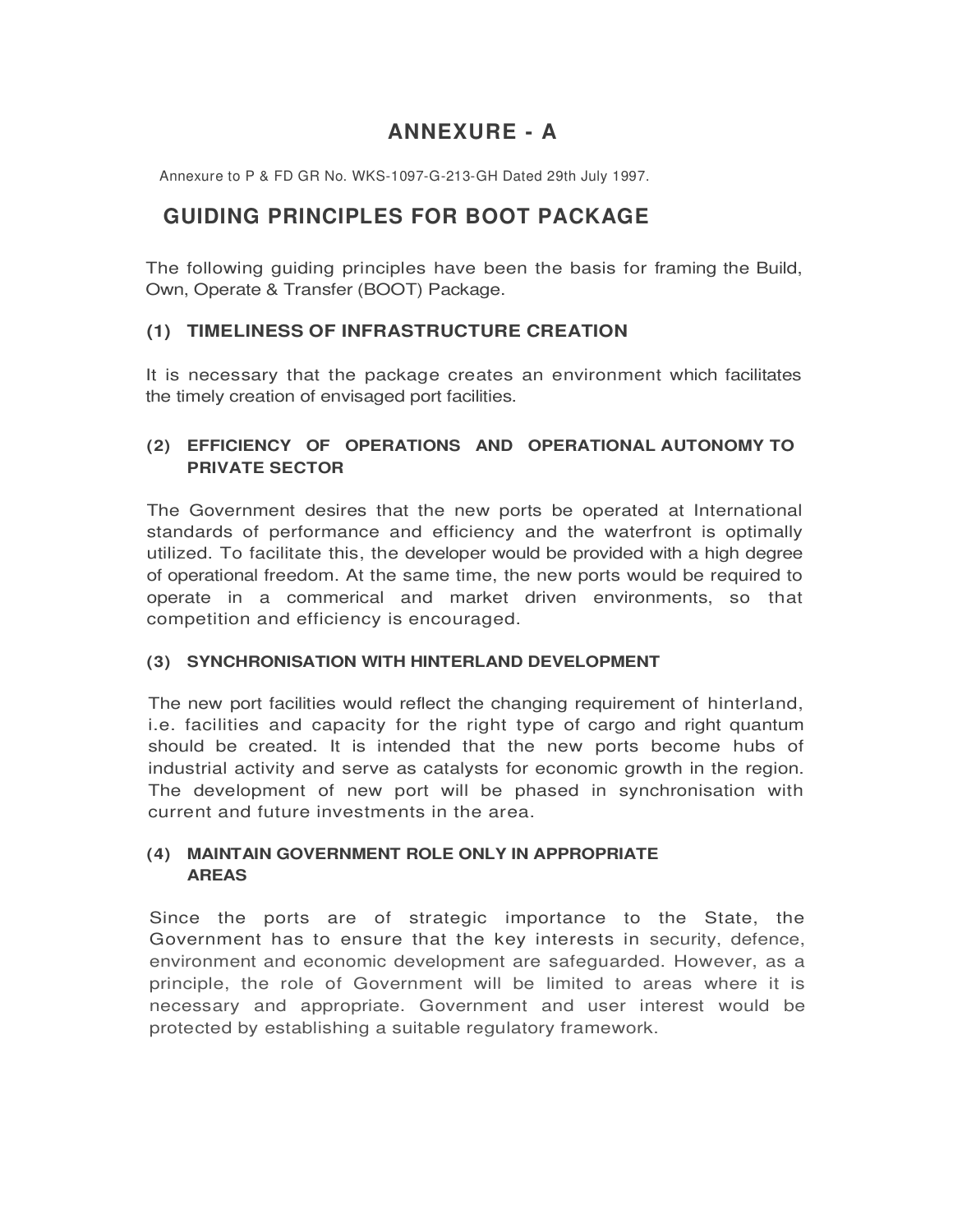#### (5) ENSURING THAT GOVERNMENT'S FINANCIAL LIABILITIES ARE KEPT AT A MINIMUM

The Ports are to be developed as commercially viable entities capable of operating without Government support. Given the commercial nature of port operations, their recourse to the Government would be kept to minimum and responsibility of financing the port will rest with the developer.

Government will grant licence/concession to private developer to build, own, operate and manage port facilities for a specific period. The Government will permit the developer to create a mortgage/hypothecation of real estate as a security for lenders to the project. This permission will be limited to BOOT period, after which the assets will be transferred back to the Government. The ownership of the land and waterfront will always vest with the Government.

# ANNEXURE - B

Annexure to P & FD QR No. WKS - 1097 - G - 213-QH Dated 29th July, 1997.

## BOOT PRINCIPLES

The BOOT Principles, evolved on the basis of guiding principles referred to in ANNEXURE - A, are as under.

#### (I) DEFINITIONS

"Developer"- The word "Developer" has been used in this documents to convey the various roles played by private parties at different stages of the development of the port.

Prior to the selection of a private party for the development of the port, "Developer" indicates a company or a consortium of companies that are interested in or have bid for developing the port, After the government has selected the private party responsbile for the development of the port. "Developer"indicates the party selected by the Government for developing the proposed site. During construction, operation and transfer of the port, "Developer" implies the project company that has been constituted by various private interests for implementing the port project, with whom the Government will sign a Concession Agreement.

#### (II) THE BCIILD STAGE OF THE BOOT PACKAGE

1. Land Location The GMB will identify the port location and delineate the area of waterfront and back-up land. In the event that the Developer Proposes and alternative site in the vicinity of the specified area, the Government may consider the same.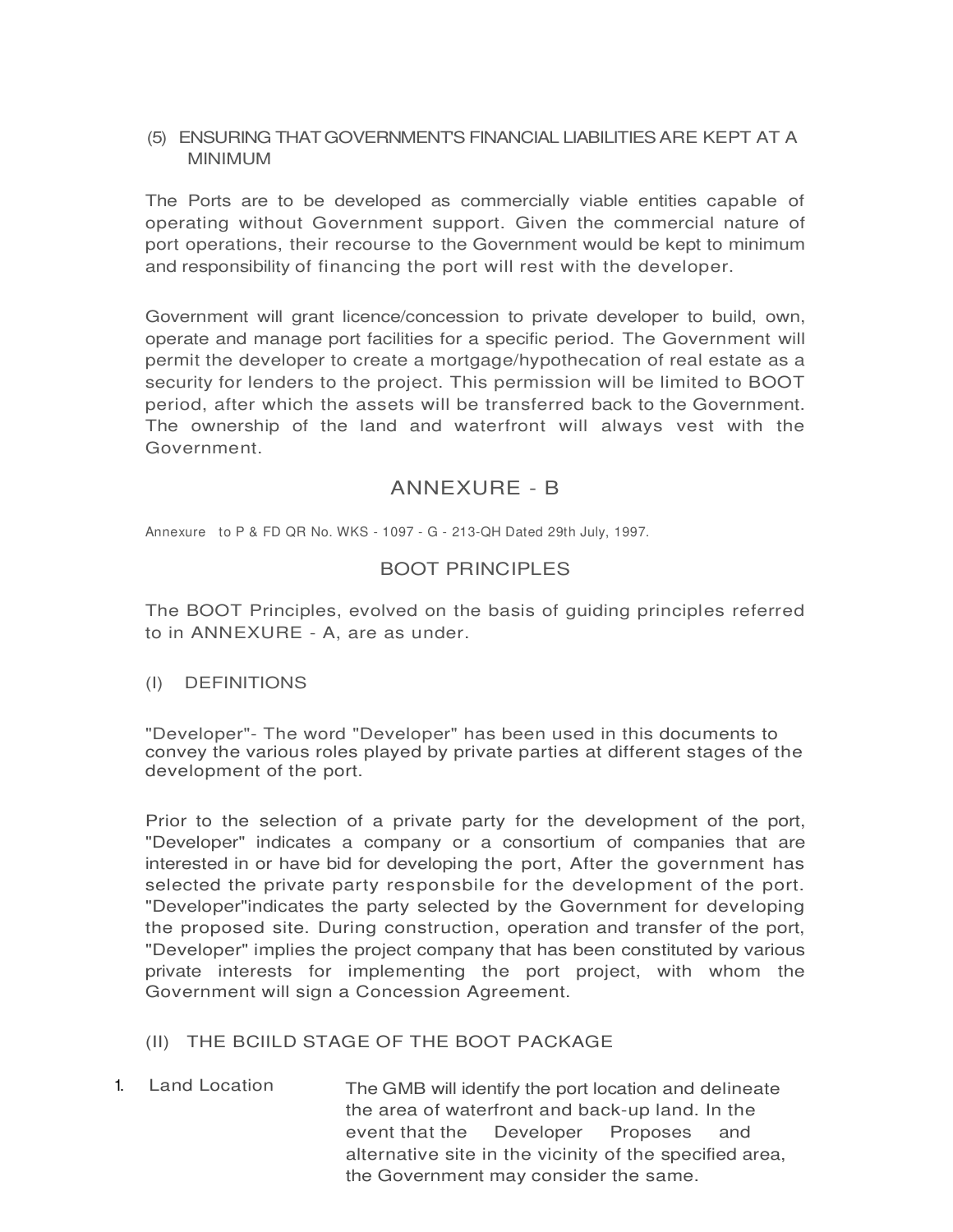- 2. Land Acquisition responsibility Acquisition of land for the project will be the responsibility of the Government/GMB 3. Terms of lease for land Land will be allotted on lease to the Developer for a term concurrent with the term of the concession agreement. The Lease rental will be charged for the land by way of a structured lease rental payment mechanism. The determination of lease rentals would be based on the cost of acquisition of land incurred by the Government. 4 Land for expansion The Government will facilitate future expansion of port related activity, and the setting of industrial parks, commercial ventures, roads and railways etc. in the vicinity of the port. To accomplish this, the Government will adopt one of the following options: Options 1 : The Government will acquire, and keep in reserve for later use, land in the vicinity of the land earmarked for development of the port. Options 2 : The Government will not allow any development on the land in the vicinity of the land earmarked for development of the port (Say, within 500m distance of the port limit) 5. State Government Tax Concessions The Government may extend tax concessions to the projects by way of lowered Stamp Duty and Registration Fee.
	- 6. Demarcation of Notified Area As an incentive to the project, the Government intends to demarcate the port area and award it the status of a "Notified Area"

 $-35-$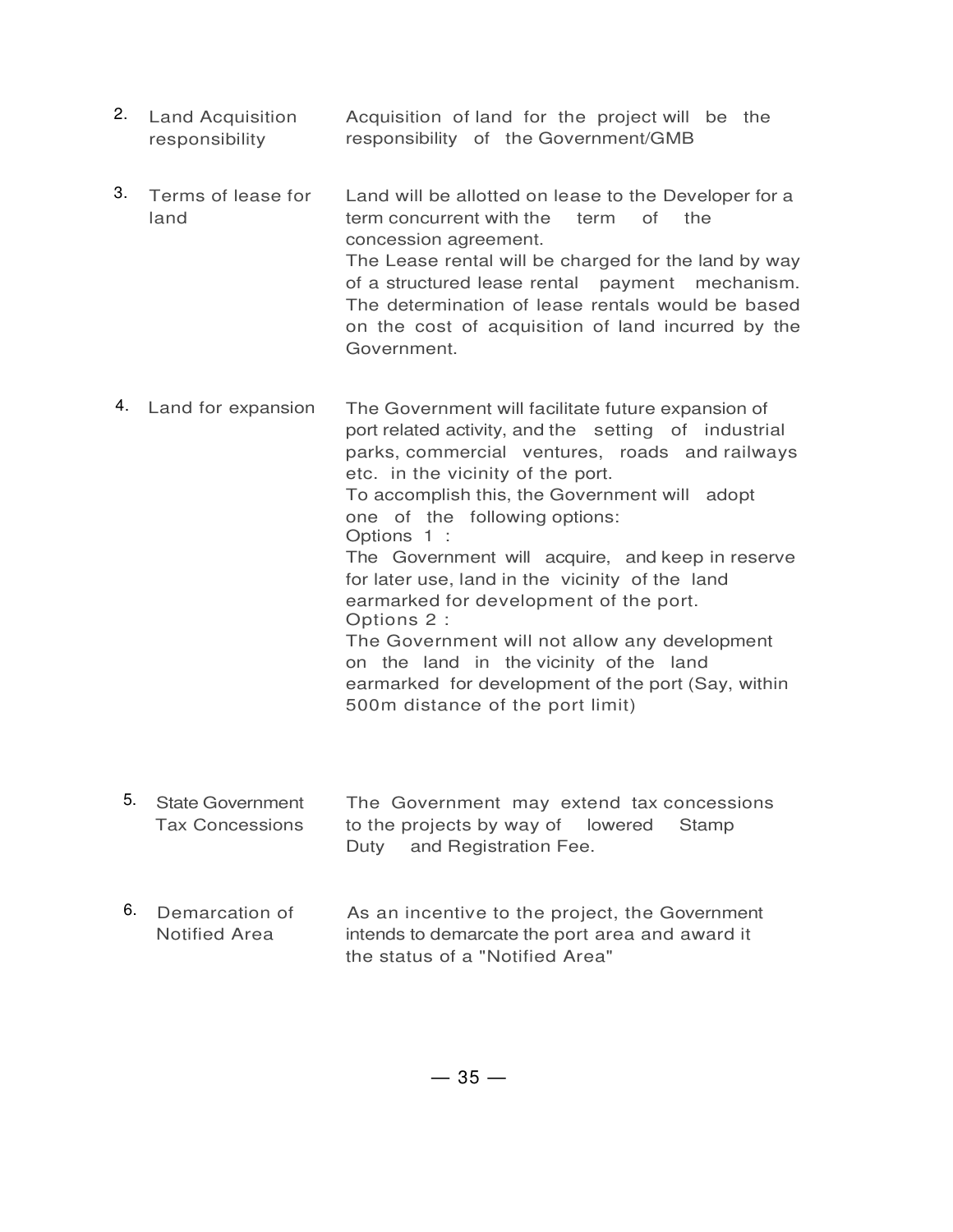| 7. | <b>Site Studies</b> | GMB will make available with the notice<br>inviting tender for the ports to be<br>privatised, the latest available traffic study<br>details, and the site-specific engineering<br>pre-feasibility report.<br>Developer, however would<br>be<br>welcome to verify these studies and<br>conduct additional studies at the<br>proposed site.<br>The<br>expenses incurred by the<br>Government on site studies made<br>available at the time of tendering would<br>be recoverable from the selected<br>developer.<br>The selected Developer would be<br>required to undertake (among others) the<br>preparation of the Detailed Project Report<br>site-specific Environment<br>and<br>the<br>Impact Assessment. GMB will assess the<br>Detailed Project Report to ensure its<br>conformance with the principles of the<br><b>Concession Agreement.</b> |
|----|---------------------|----------------------------------------------------------------------------------------------------------------------------------------------------------------------------------------------------------------------------------------------------------------------------------------------------------------------------------------------------------------------------------------------------------------------------------------------------------------------------------------------------------------------------------------------------------------------------------------------------------------------------------------------------------------------------------------------------------------------------------------------------------------------------------------------------------------------------------------------------|
| 8. | Configuration       | The Developer will have the flexibility to<br>decide the Capacity/Configuration/ Cargo<br>subject to conformance<br>for<br>$\overline{a}$<br>site,<br>with parameters of environment safety<br>and technical sufficiency.<br>In order to ensure that the solid cargo<br>requirements of the hinterland are<br>adequately<br>the<br>catered<br>to,<br>Government may stipulate, on a case-to case<br>basis, the solid : liquid cargo                                                                                                                                                                                                                                                                                                                                                                                                                |

 $-36-$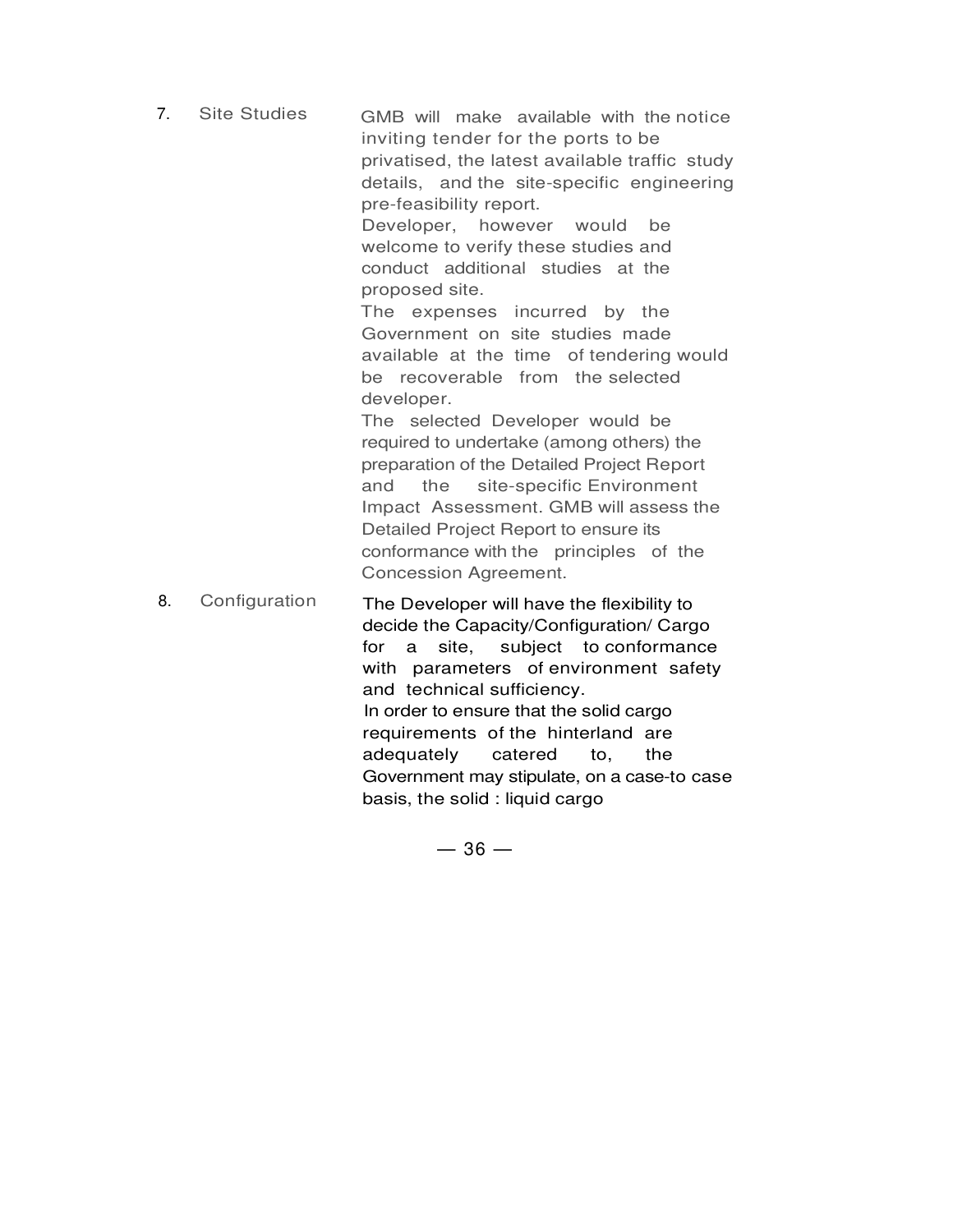engage external agency for this purpose. GMB would be willing to provide technical staff on deputation during the construction stage of the port.

- 11 Financial Stake of Developer : The Developer would be free to finalise the means of finance for the project and to structure the financing for the project.
- 12. Government Stipulation on Developer's Financial commitment The relevant member(s) forming the bidding consortium of the project company must retain their financial commitment to the project for minimum period of five years of commercial operations. Government permission will not be required for reducing the financial commitment up to 51% of the equity in the port project within the first five years of operation, but further reduction in the stake during this period will require the concurrence of the Government.
- 13. Financial Stake of Government The Government intends to participate in the development of Joint Sector ports as an investor and co-promoter. This will be effected by means of equity participation in the port company by various agencies of the Government.
- 14. Infrastructure Development In order to facilitate port development, the Government intends to initiate concomitant developement of road and rail corridors and industrial parks.

 $-38-$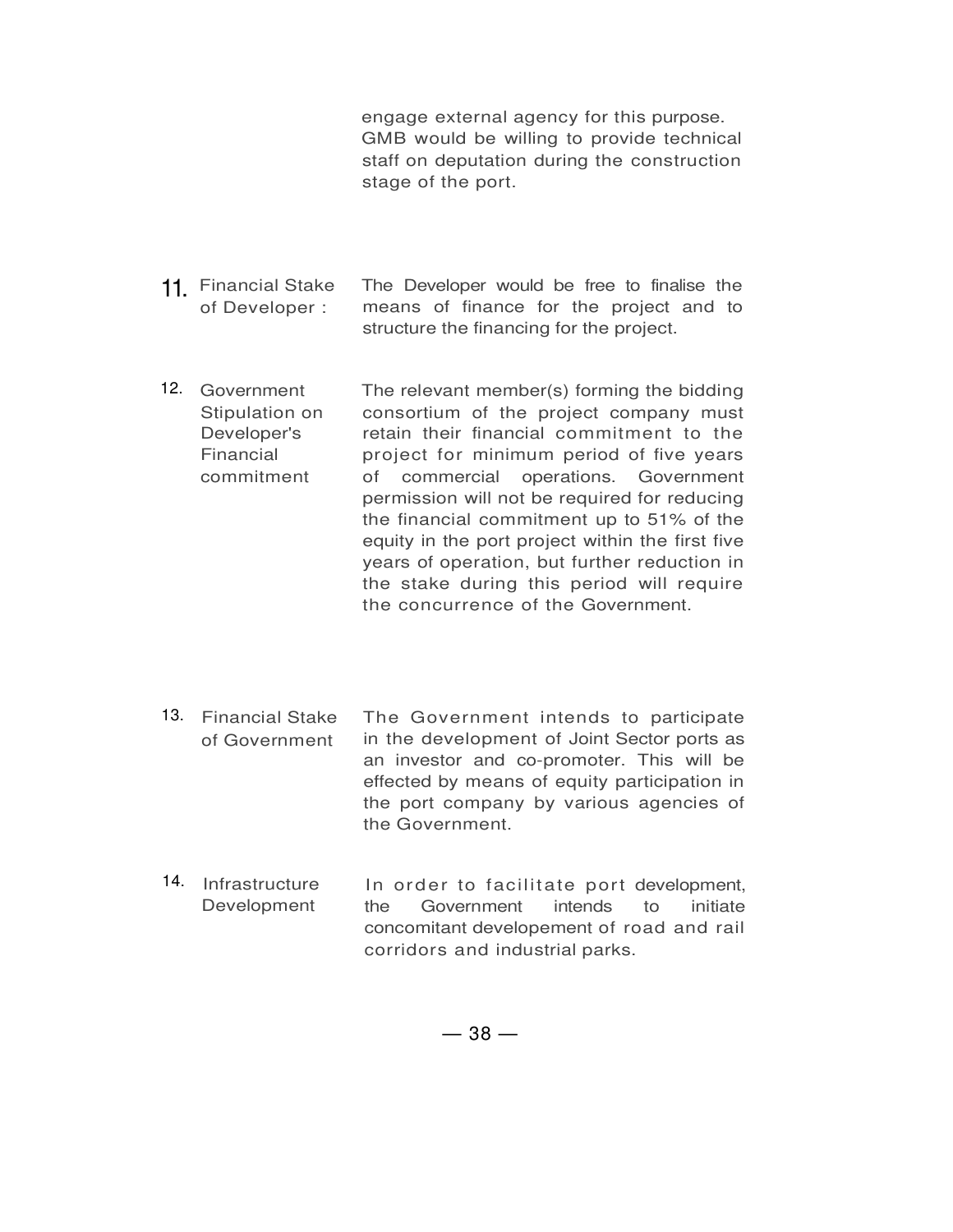15 . Linkages to **Transport** corridors The road and rail linkages from the port to the nearest highway / rail head will be structured as separate BOT packages, subject to the relevant legislations. The port Developer will have the first preference of undertaking this development. In the event that the offer is declined, the same would then be offered to other private investors.

#### (III) OWNERSHIP RIGHTS OF DIFFERENT PARTIES

|  | 1 Ownership rights The Government is vested with sovereign  |
|--|-------------------------------------------------------------|
|  | of the Government rights as owner, overseer and conservator |
|  | of the waterfront and licensor to the                       |
|  | Contract.                                                   |
|  |                                                             |

2. Ownership Rights and responsiblities of the Developer The Ownership rights of the Developer would include \* The right to mortgage, hypothecate or to execute such covenants as may be required for effectively vesting a charge on the port assets in favour of a lender to the project. \* The right to sell, convey or transfer to another entity, the right title and interest and concession vested in the Developer, on the request of a lender to the project, subject to contractual documents. The new Developer will be selected by the lender in consultation with the GMB, and if necessary, the terms and conditions of the concession Agreement may be renegotiated.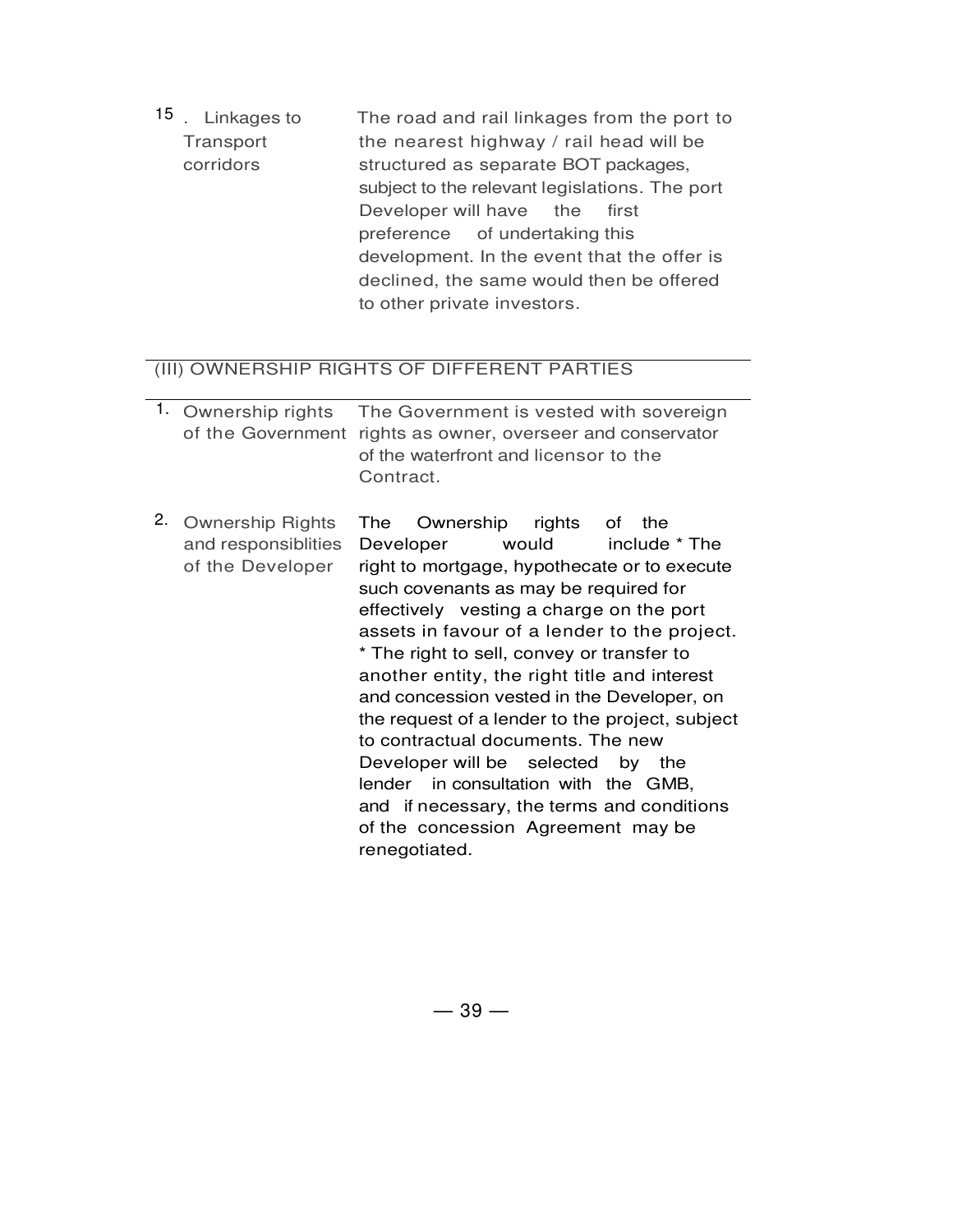## (IV) OPERATION OF THE PORT

#### (A) Operational Issues

- 1. Conservancy The Developer will take on the responsiblity for the conservancy function of the port on behalf of GMB.
- 2. Port Operator(s) and sub contracting of services The Developer may operate the port as a Full Service or as a Landlord port. The Government / GMB will Permit subleasing of facilities or subcontracting of services, provided that the Developer continues to remain responsible to the Government for due performance under the contracted terms and conditions.
- 3. Pilotage Provision Pilotage of vessels within the particular port limit would be the responsibility of the port operator. GMB will lay down qualification criteria for pilots and grant licenses permitting deployment of pilots and appointment of pilotage agencies, which would be subject to periodic review.
- 4. Obligator y Services In the larger interests of the port's safe and un-hindered operations, the Government would specify from time to time, a list of essential services (non-commercial) services, (typically in respect of safety, health, environment etc.) that the Developer would be obligated to render. The broad areas of service in this respect would be stipulated in the Concession Agreement.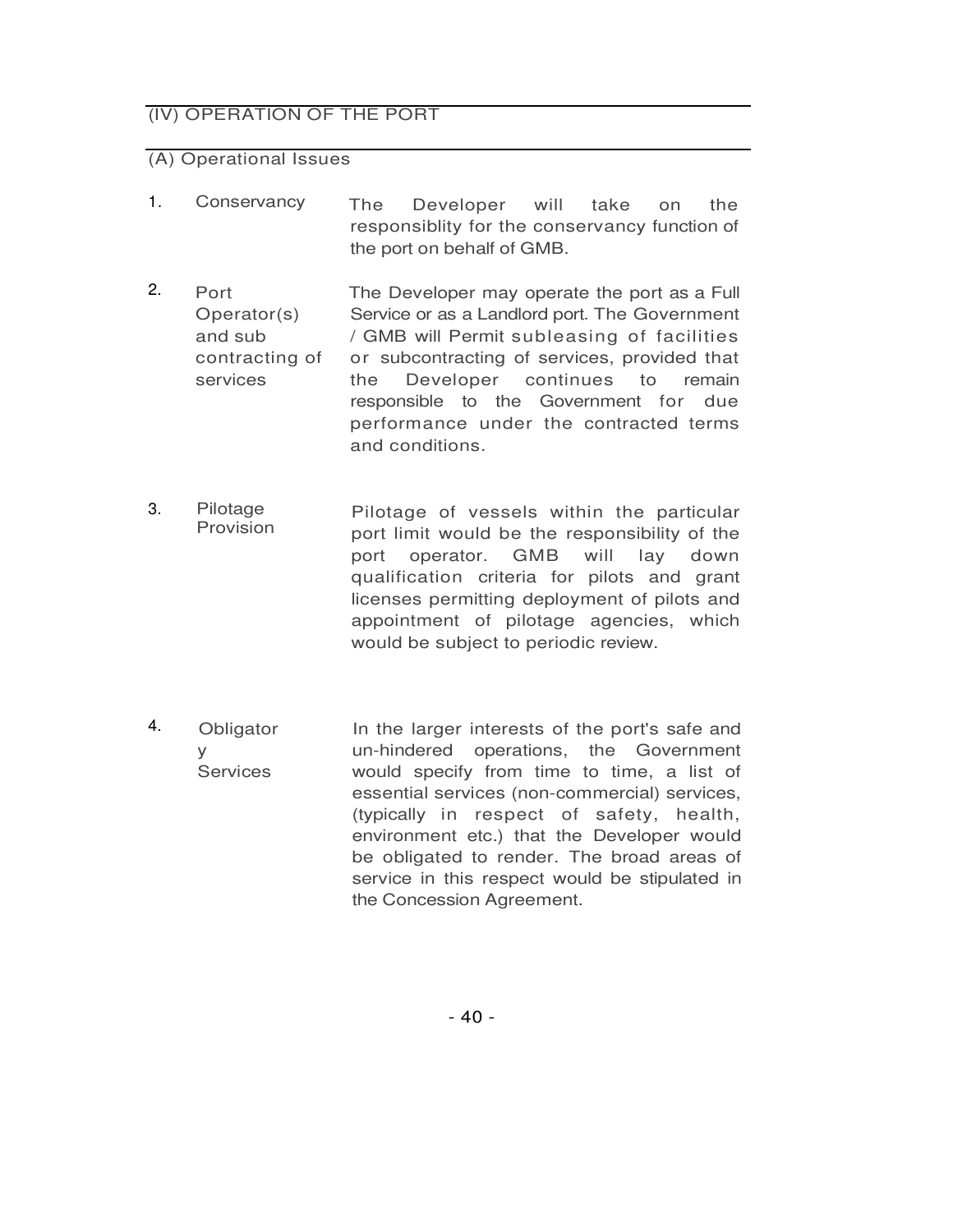- 5. Value Added Service The Developer would have complete freedom to offer cargo related value-added services in the port premises.
- 6. Expansion of facilities and **Competition** between ports (a) Expansion of facilities The developers would be encouraged to add capacity over and above the capacity contracted in the concession agreement. Such expansions will be eligible for

holidays etc. At the time of the signing of the Concession Agreement, the Developer will submit, and get approved by GMB, a broad perspective plan for the development of the port in the next fifteen to twenty years. The Government will not place restrictions on any expansion and further development of the port which is within the envisaged perspective plan, subject to statutory clearances. Expansions outside the scope of this plan would be subject to the approval of the GMB.

incentives by the Government, such as land acquisition, extension of royalty

(b) Competition between ports

The Goverment would encourage competition between ports. The following, however, would be ensured.

\* The development of the ten ports would be appropriately phased over a period.

\* Permission to set up captive jetties would not be granted, save in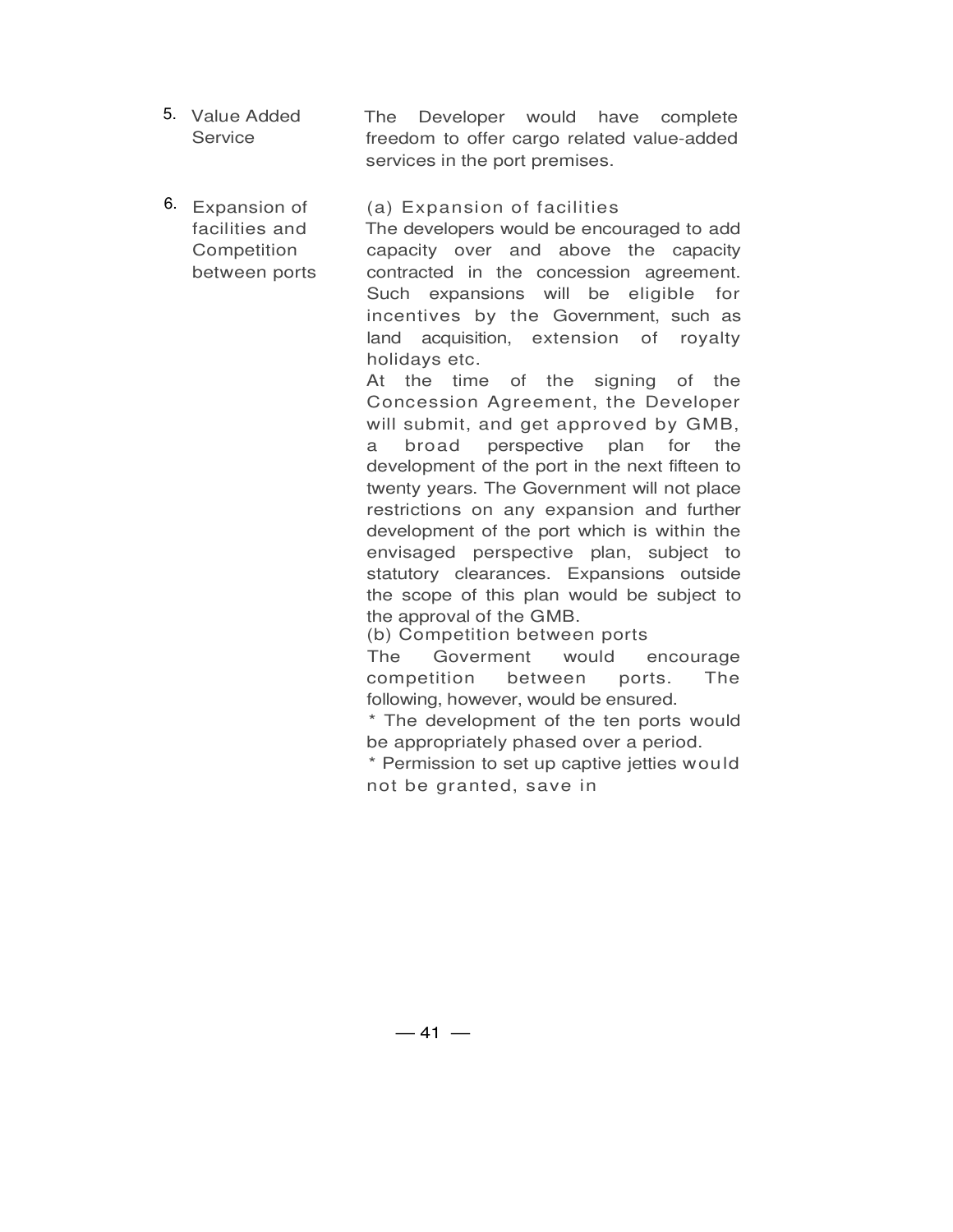exceptional circumstances.

- 7. Manpower The Developer would have freedom in the recruitment of manpower for the port. GMB's resource pool of maritime experts could be considered for the same.
- 8. Operational Flexibility The Developer would have complete operational autonomy (within the framework of relevant legislations) in respect of the operation of the port.
- (B) COMMERCIAL ISSUES
- 1. Tarrif Flexibility \* The Developer will be given complete flexibility in setting and collecting all tariffs. This would entail, among others, the denomination of tariffs in foreign currency and collection of the same in Indian Rupees. Role of Regulatory Authority : The port regulatory authority will act as a forum where representations with regard to unfair/monopolistic behaviour relating to tariffs can be made by various parties. The regulatory authority will act as an independent body in this regard, without interference from the Government.
- 2. Royalty Payments to the payable to the Government by the port. **Government** A "Waterfront Royalty" will be set by and This will be charged on a per-ton-per-typeof-cargo basis.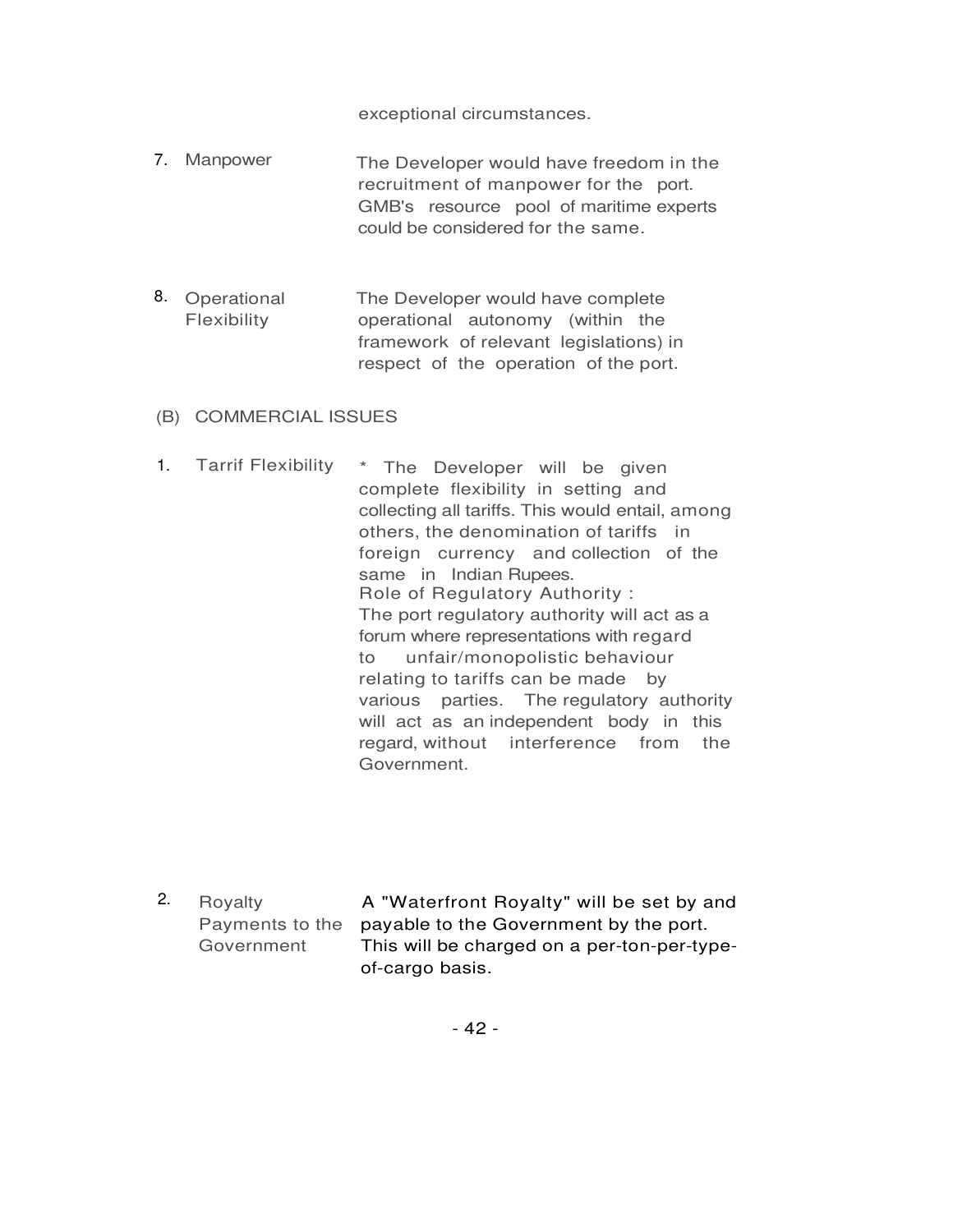This royalty will be payable by all new ports, irrespective of the ownership structure. GMB will publish a schedule of charges for this purpose and these would be subject to revision at specified intervals. The revision will be done through a pre-specified formula or a transparent mechanism. The Government will not partake a share in revenues from any other core/value added port service undertaken by the Developer.

3. Royalty **Concessions** The Developer will be granted a concession on the Royalty payable to the Government for a specific period of time. During this period (reffered to as 'Royalty Holiday Period'), the Developer is liable to pay only Rs. 10 per tonne of liquid cargo and Rs. 5 per tonne of solid cargo. The balance Royalty will be permitted as a set off against the approved Capital cost @ of the project. The duration of the Royalty Holiday period will extend till such time that the total approved capital cost of the site is set off against the concession in royalty payable. After the end of the Royalty Holiday Period, full waterfront royalty, as per the published schedule, will be payable to the Government for the rest of the BOOT period. In the case of the Developer undertaking a "Major Expansion" of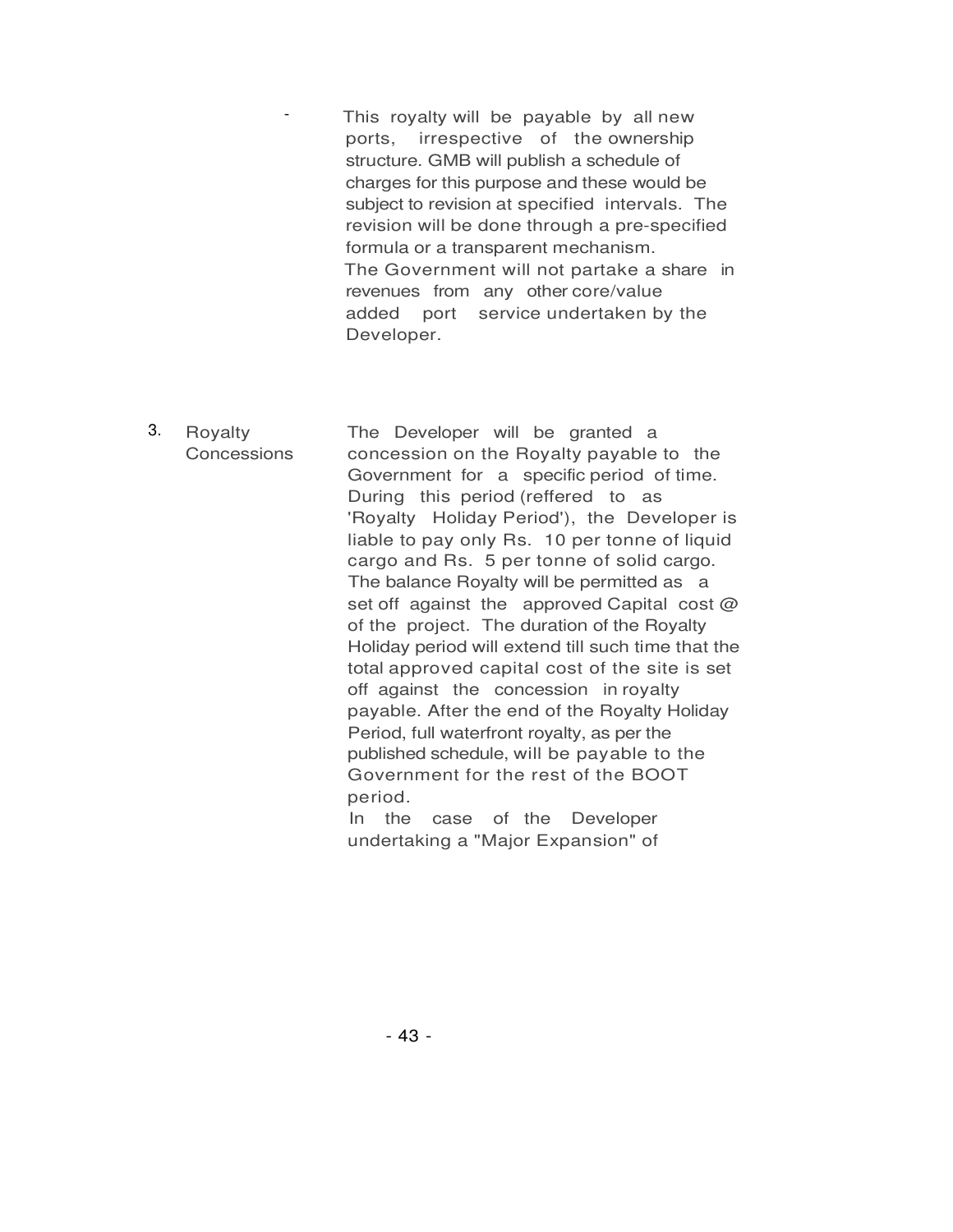the facility, the Royalty Holiday period could be extended by the Government. Maximum of two major expansions would be eligible for this extended concession. The royalty concession will cease automatically on completion of BOOT period as the port will revert back to Government / GMB after the BOOT period is over irrespective of whether the capital cost is completely set off or not.

4. Regulation The Government will provide for the institution of an independent Port Regulatory Authority in regard to all aspects concerning the working of a port and the sector as a whole. The mandate for the Regulatory Authority will include environmental protection, safety, relief & rehabilitation, issues of security & national interest, protection of port user interests, and any other matter that is of public interest.

#### (V) TRANSFER OF ASSETS

| 1. | Duration of the<br>concession | The duration of the BOOT Package would<br>be 30 years. The BOOT period would |
|----|-------------------------------|------------------------------------------------------------------------------|
|    |                               |                                                                              |
|    | period                        | commence after three years or<br>the                                         |
|    |                               | period mentioned in the document                                             |
|    |                               | by the developer whichever is earlier.                                       |
|    |                               | The zero date will be date of signing the                                    |
|    |                               | agreement between GMB and the                                                |
|    |                               | Developer.                                                                   |
|    |                               | A BOOT period greater than 30 years could                                    |
|    |                               | be considered for projects                                                   |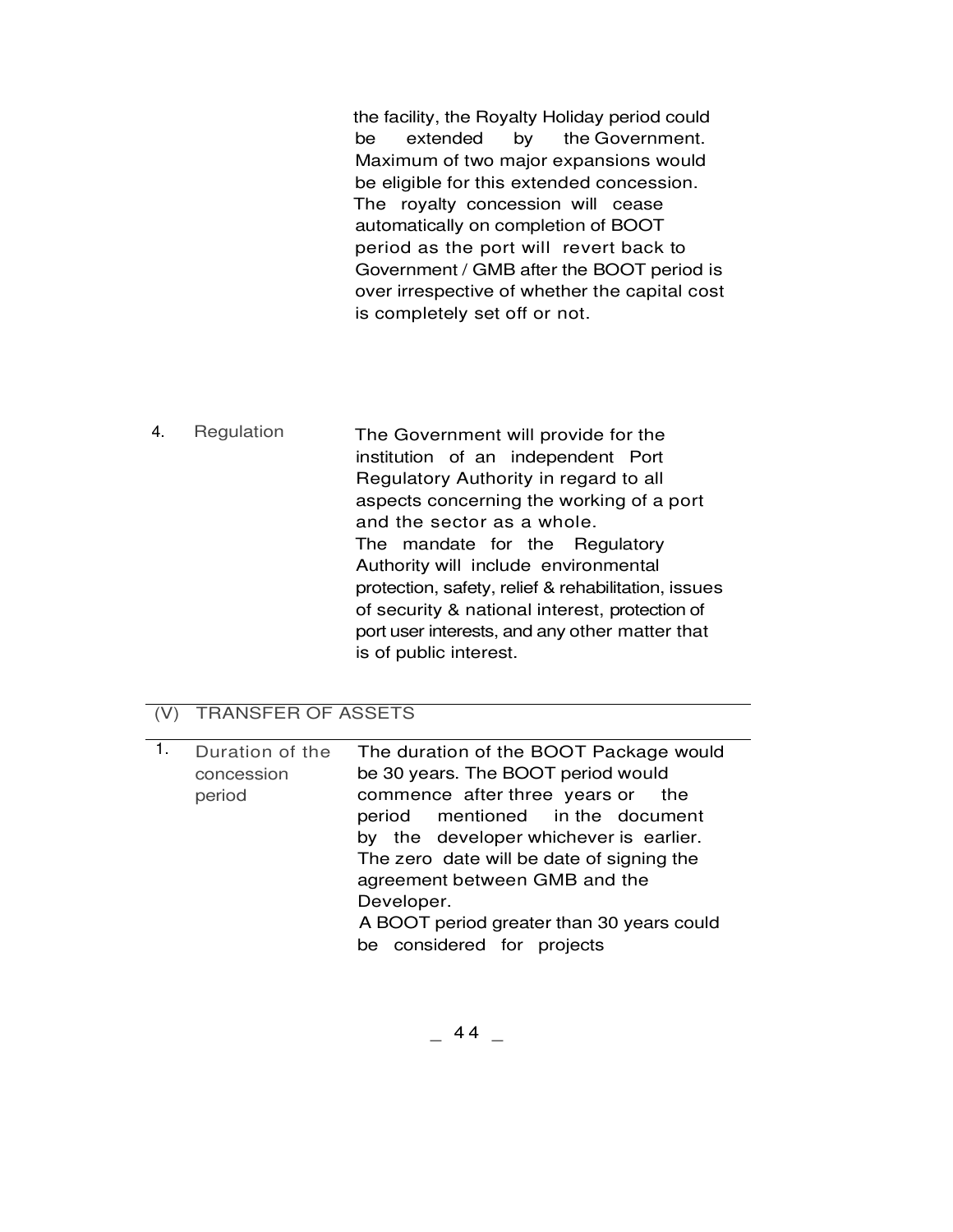which entail sizable capital investment on account of site specific marine conditions and backup infrascture such as road/rail linkages.

@ The approved capital cost would be formalised in the Concession Agreement, and would include the construction cost of the project, pre-operative expenses and interest during construction as per the list of items approved by Government / GMB from time to time for a period of three years.

# Any expansion entailing an investment of at least 25% if the initial approved Capital cost would be considered a "Major Expansion"

| 2. | Transfer of<br>Assets and<br>Consideration<br>payable to the | At the end of the BOOT period, the following<br>mechanism would be adopted for the<br>transfer of assets to the Government.<br>a) Immovable Assets : The<br>immovable assets would be transferred to<br>the Goverment for a consideration that<br>reflects the "fair value" of the assets being<br>transferred.                                           |
|----|--------------------------------------------------------------|-----------------------------------------------------------------------------------------------------------------------------------------------------------------------------------------------------------------------------------------------------------------------------------------------------------------------------------------------------------|
|    |                                                              | b) Movable Assets : The Developer would<br>have the option to take away all movable<br>assets including equipment<br>and<br>infrastructure. In a case where the Developer<br>does not exercise this option the Government<br>would take-over all movable assets for a<br>consideration that reflects the "fair value" of<br>the assets being transferred. |
|    |                                                              | c) The "fair value" will be calculated in<br>accordance with a predetermined mechanism<br>to be specified at the time of signing the<br>concession agreement.                                                                                                                                                                                             |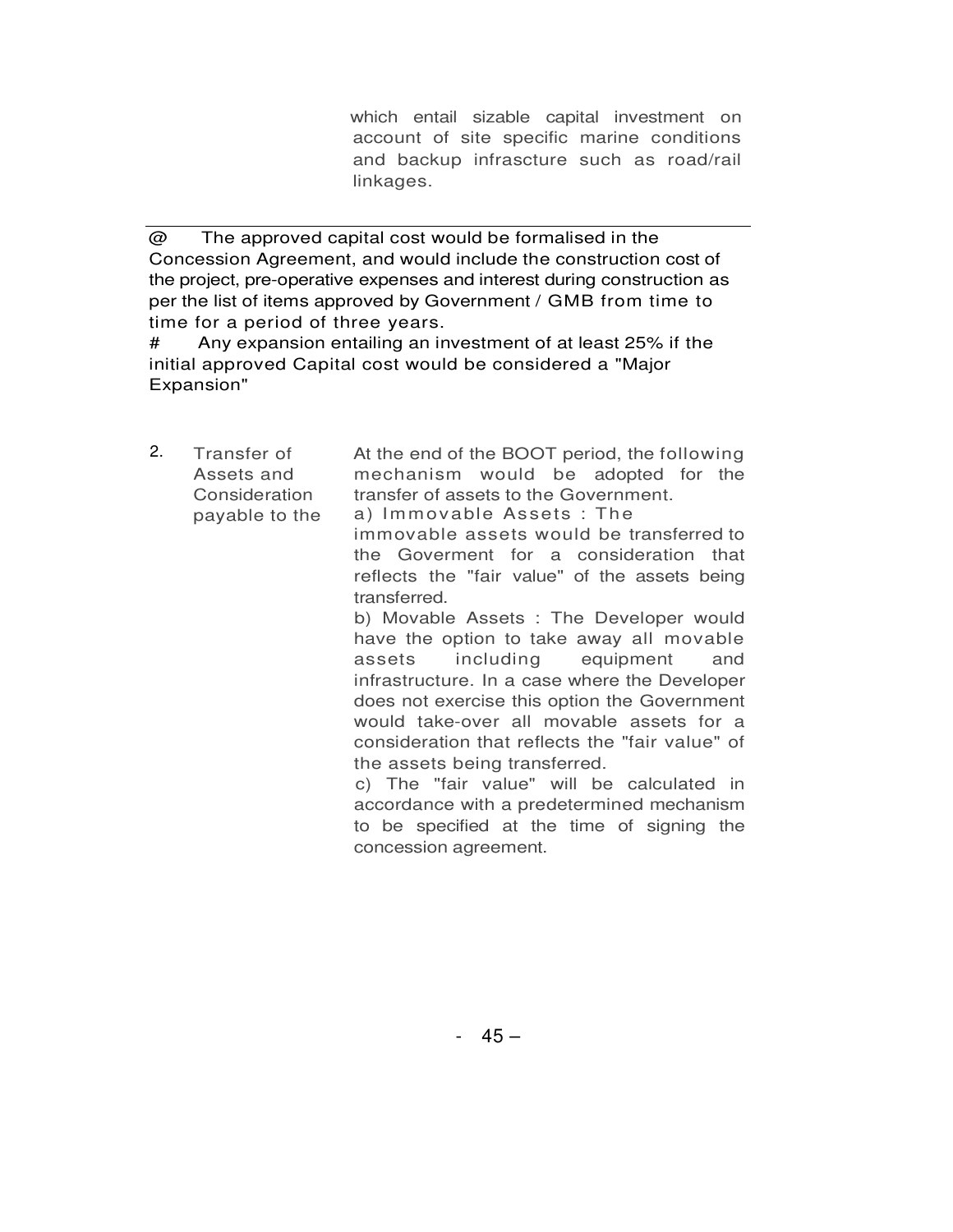#### (VI) Options After Transfer

The Transfer clause in the BOOT package is necessitated by the State's need to reassert ownership over strategic waterfront. At the time of the Transfer, the Government could choose any of the options given below :

1. Offer the Developer a roll-over option 2. Take over

the port and offer it to another Developer.

3. Take over the port as a landlord and farm out services to the private sector on lease or management on contract basis,

4. Take over the port and operate as a full service port itself.

The actual option chosen would depend on the status of the sector and the policy of the Government which may prevail at that time. The BOOT contract would provide the Government with the flexibility to exercise any of these options.

## (VII) OTHER ISSUES RELATING TO THE BOOT POLICY

In addition to the BOOT issues listed in the above sections, there are certain additional issues that would be considered by the Government for facilitating the development of the port sector in the State. These issues, and the actions that the Government will consider taking on them, are listed below :

## 1. DEMAND MOBILISATION

Given that demand mobilisation is the key concern of the Developer, and the most significant risk for a port project, the Government will exercise all efforts to mitigate this risk by undertaking actions to promote industrial development in the region and developing linkage corridors for evacuation.